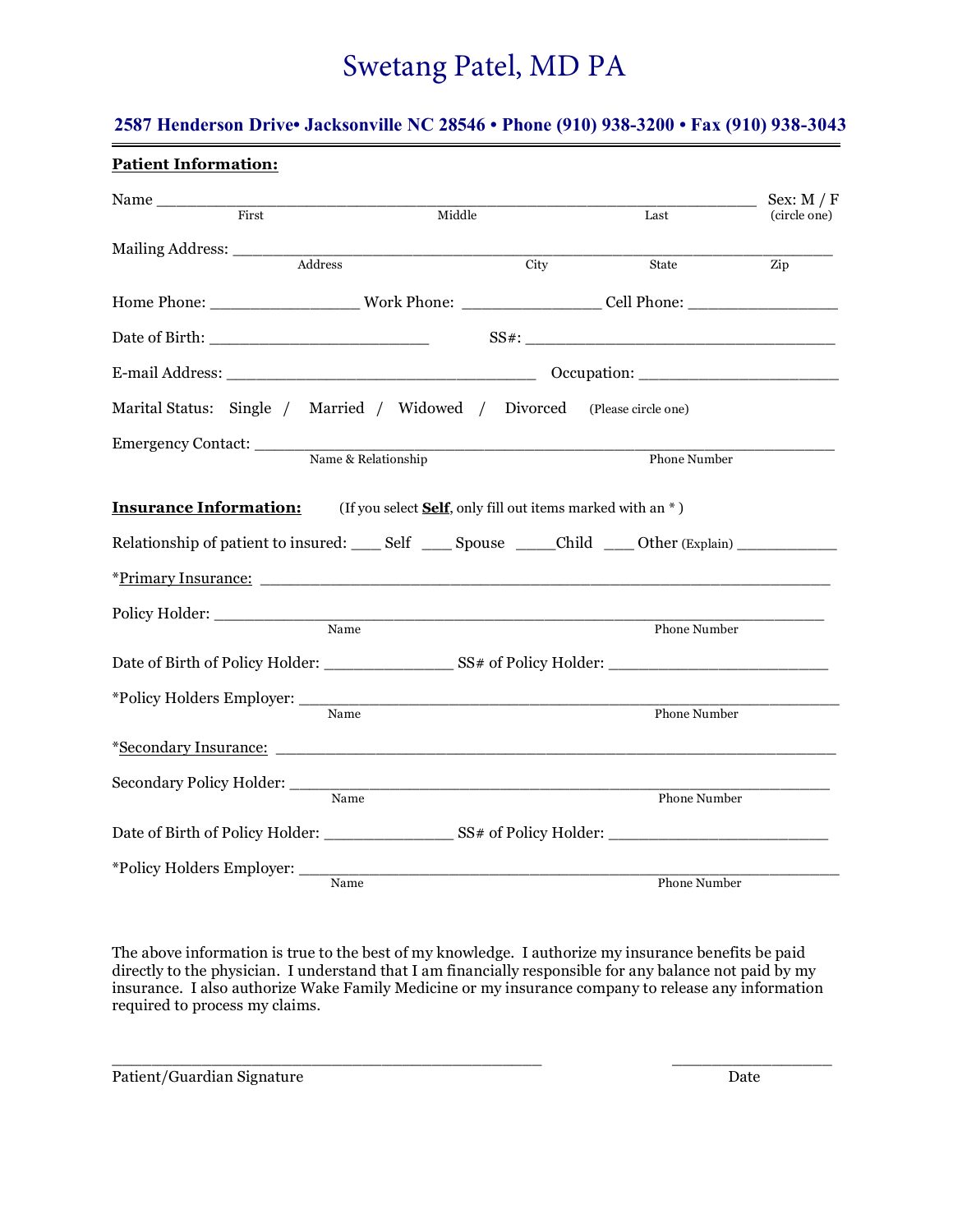*2587 Henderson Drive• Jacksonville NC 28546 • Phone (910) 938-3200 • Fax (910) 938-3043* 

### **Financial Policy**

We are committed to providing you with the best possible care. If you have Medical Insurance, we are anxious to help you receive your maximum allowable benefits. In order to achieve this goal we need your assistance and your understanding of our payment policy.

Payment is due at the time services are rendered unless payment arrangements have been approved in advance by our staff. We accept cash, check, MasterCard, Discover or Visa. We will be happy to process your insurance claim as a courtesy to you. However, it is your responsibility to verify eligibility and benefits with your insurance company before being seen.

Returned checks and balances older than 30 days may be subject to additional collection fees.

By signing below, you understand:

- 1. **Your insurance is a contract between you, your employer, and the insurance company. We are not a party to that contract**.
- 2. Our fees are generally considered to fall within the acceptable range by most companies. Therefore, our fees are covered up to the maximum range by most companies and up to the maximum allowance determined by each carrier. This applies only to companies who pay a percentage (such as 50% or 80%) of usual, customary, and reasonable (U.C.R) fees for this region. Most companies consider our fees usual, customary, and reasonable. This statement does not apply to companies who reimburse based on an arbitrary "schedule" of fees, which bears no relationship to the current standard and cost of care in this area.
- 3. Not all services we render are considered a covered benefit in some contracts. Some insurance companies arbitrarily select certain services they will not cover for you. While we extend the courtesy of filing insurance claims to all of our patients, all charges are your responsibility from the date the services are rendered.

We must emphasize that as medical care providers, our relationship is with you, **not your insurance company.** While the filling of insurance claims is a courtesy that we extend to our patients**, all charges are your responsibility from the date the services are rendered.** We realize that temporary financial problems may affect timely payment of your account. If such problems do arise, we encourage you to contact us promptly for assistance in the management of your account. If you have any questions about the above information or any uncertainty regarding your insurance coverage, **please do not hesitate to ask us. We are here to help you.**

**\_\_\_\_\_\_\_\_\_\_\_\_\_\_\_\_\_\_\_\_\_\_\_\_\_\_\_\_\_\_\_\_\_\_\_\_\_\_\_\_\_\_ \_\_\_\_\_\_\_\_\_\_\_\_**

Signature Date Date Date Date Date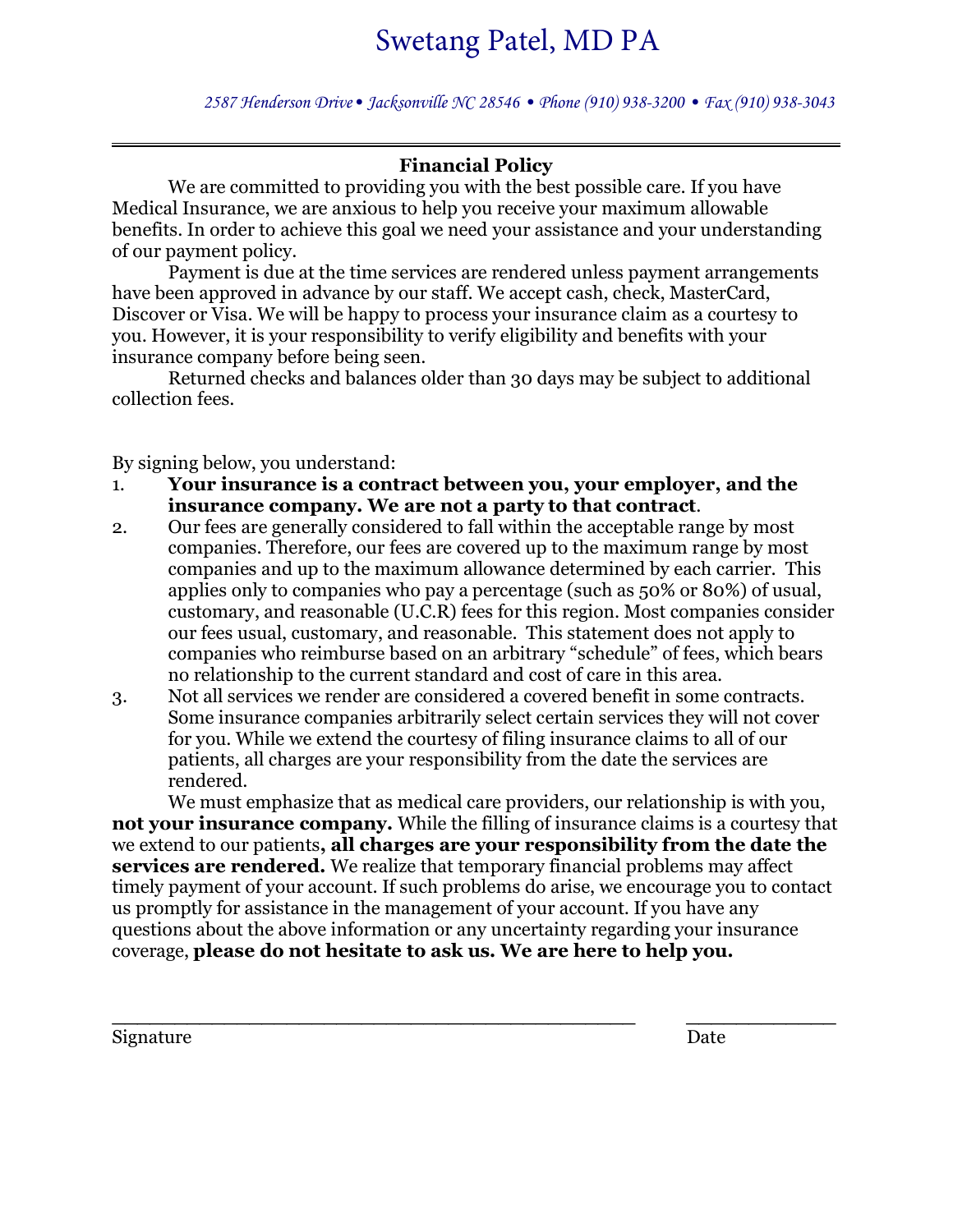*2587 Henderson Drive• Jacksonville NC 28546 • Phone (910) 938-3200 • Fax (910) 938-3043* 

### **Release of Medical Records**

I give Swetang Patel, MD PA and its staff permission to release information regarding my medical condition and treatment such as lab reports, test results, medications, diagnoses, prescriptions, medical records, etc. to the persons listed below **(Ex: Spouse, family member, friend, caregiver)**

I understand that if I want to make any changes regarding release of my information, I must notify Swetang Patel, MD PA and its staff in writing. I do not have to sign this authorization in order to receive treatment from Swetang Patel, MD PA. The practice will not receive payment from a third party in exchange for using or disclosing protected health information.

| <b>Name</b>                                        | <b>Relationship to Patient</b> |
|----------------------------------------------------|--------------------------------|
| 1.                                                 |                                |
|                                                    |                                |
|                                                    |                                |
|                                                    |                                |
|                                                    |                                |
| <b>Signature of Patient</b>                        | Date                           |
| Signature of Parent/Guardian if Patient is a Minor | Date                           |

Due to privacy and confidentiality issues, permission is needed for the following: (please circle one)

- May leave **any message** (including lab reports, test results, etc.) on my **home** phone number answering machine Yes No
- May leave a message on my **home** phone number answering machine **only to state to call my doctors office** Yes No
- May leave **any message** (including lab reports, test results, etc.) on my **cell** phone number voice mail Yes No
- May leave a message on my **cell** phone voice mail **only to state to call my doctors office** Yes No
- May call me at my **work** number and leave any message (including lab reports, test results, etc.) Yes No
- May call me at my **work** only to state to call my doctors office Yes No
- May leave a message with my spouse, parent or significant other Yes No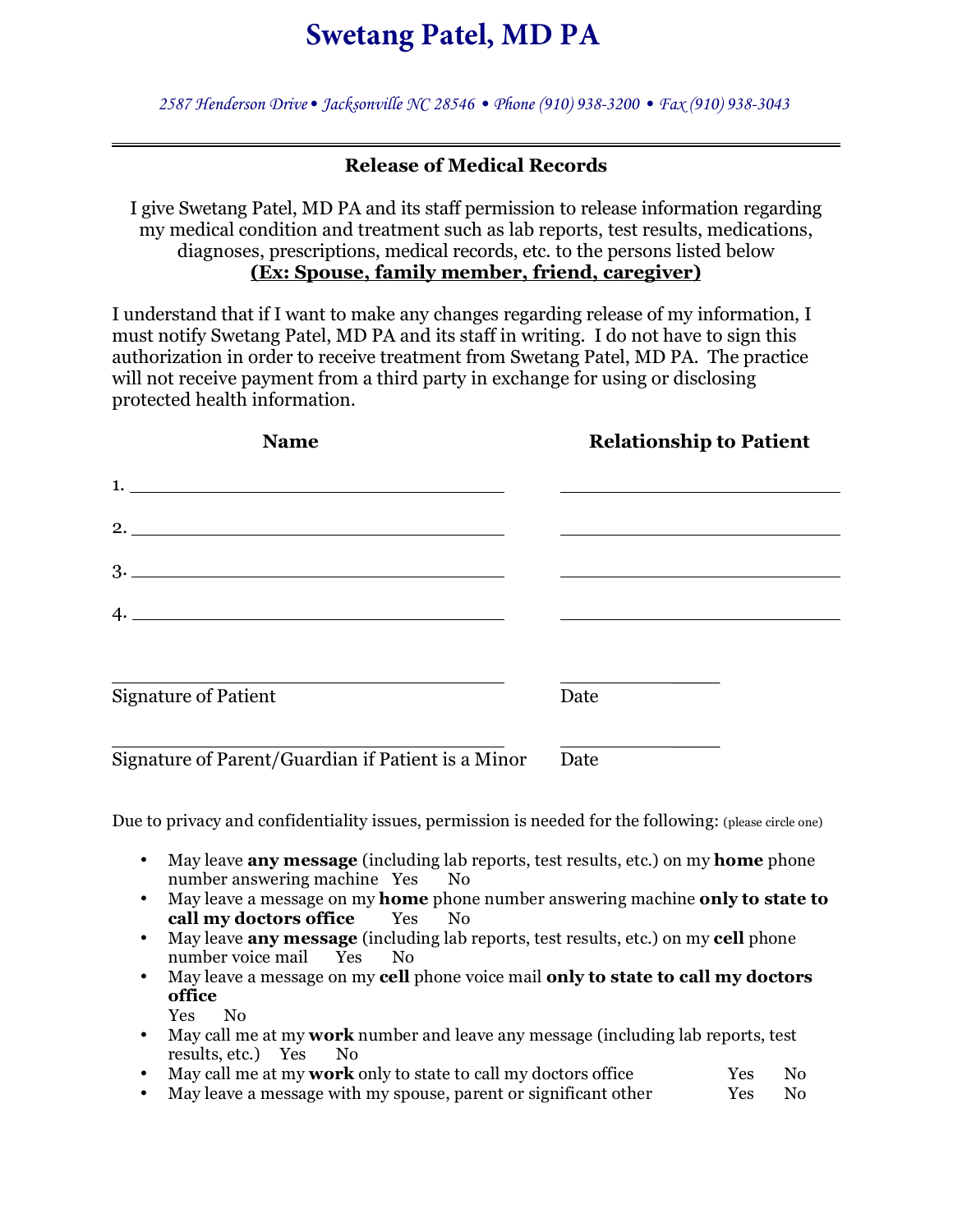*2587 Henderson Drive• Jacksonville NC 28546 • Phone (910) 938-3200 • Fax (910) 938-3043*

|                               |                                                                                                                     | <b>Patient History Form</b> |              |
|-------------------------------|---------------------------------------------------------------------------------------------------------------------|-----------------------------|--------------|
|                               |                                                                                                                     |                             |              |
|                               |                                                                                                                     |                             |              |
|                               | <b>Present Illness:</b> (Please describe in your own words your present problem.)                                   |                             |              |
| details in the next section.) | <b>Past Medical History:</b> (Please indicate if you have – or have ever had – any of the following illnesses. Give |                             |              |
| Anemia                        | Kidney Disease                                                                                                      | Sinus problems              | Cancer       |
| <b>Liver Disease</b>          | Stroke                                                                                                              | <b>Diabetes</b>             | Meningitis   |
| <b>Syphilis</b>               | <b>Heart Disease</b>                                                                                                | Polio                       | Tuberculosis |
| Hepatitis                     | <b>Rheumatic Fever</b>                                                                                              | <b>Thyroid Disease</b>      |              |
| Seizure                       | High Blood                                                                                                          | Other                       |              |
|                               | Pressure                                                                                                            |                             |              |
| treated.)                     | Serious Medical Illnesses: (Please list your past and present illnesses including the date and location you were    |                             |              |

| 1.              | <u> 1986 - Jan Alexandro III, prima postala prima prima prima prima prima prima prima prima prima prima prima pri</u> |  |  |
|-----------------|-----------------------------------------------------------------------------------------------------------------------|--|--|
| ∍<br><u>، ،</u> |                                                                                                                       |  |  |
| 3.              |                                                                                                                       |  |  |
| 4.              |                                                                                                                       |  |  |
|                 |                                                                                                                       |  |  |

Serious Injuries: (Please list any serious injuries along with the date; including car accidents, broken bones, head trauma, etc.)

| <b>.</b>     |  |
|--------------|--|
| $\sim$<br>٠. |  |
| ⌒<br>◡       |  |

Past Operations: (Please list type and date, hospital, and surgeon)

| ◠                       |     |  |  |
|-------------------------|-----|--|--|
| 3.                      |     |  |  |
| Do you wear seat belts? | Yes |  |  |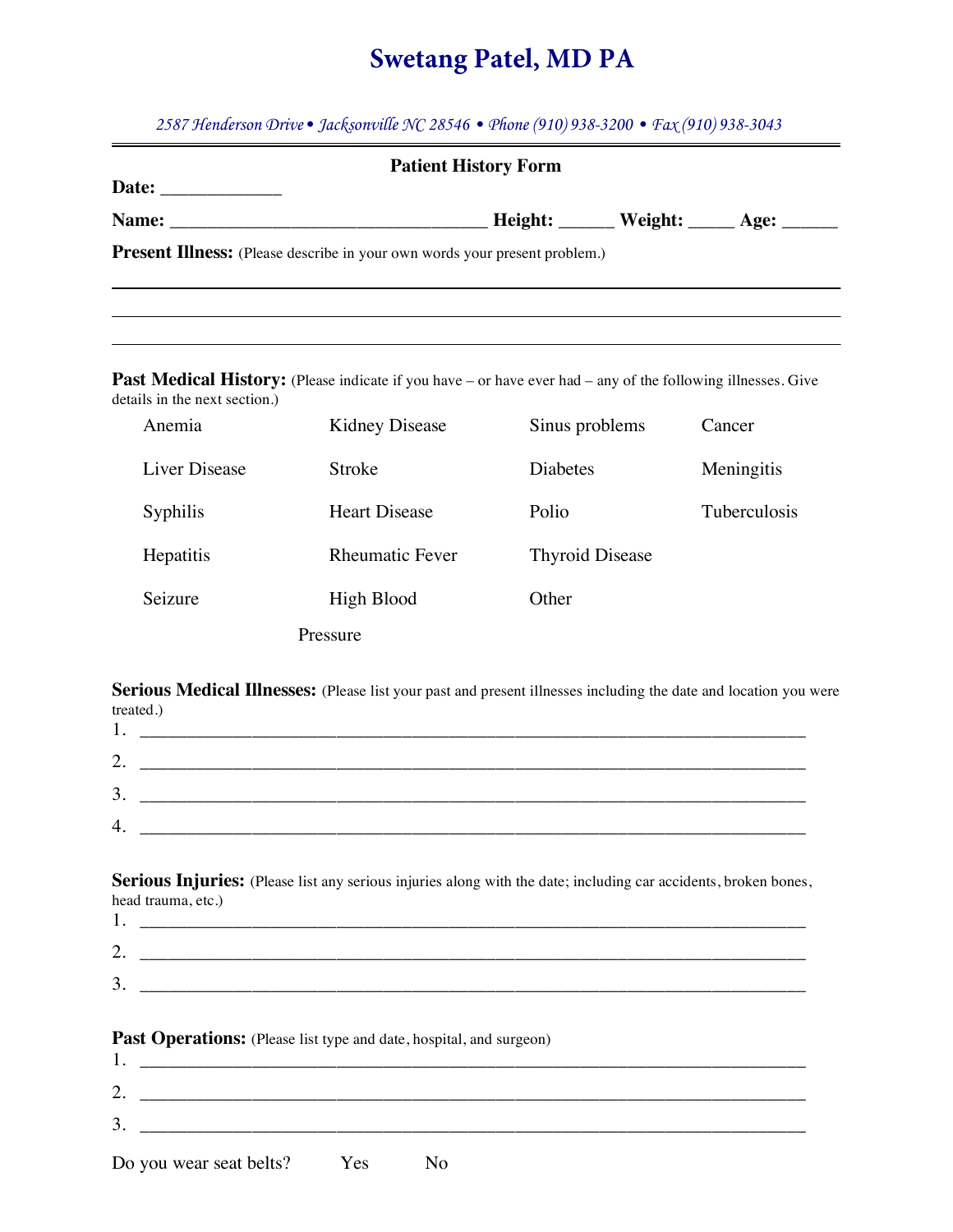2587 Henderson Drive• Jacksonville NC 28546 • Phone (910) 938-3200 • Fax (910) 938-3043

|    | Pregnancies ______ Miscarriages/ Abortions _______ Any complications? (If yes, please explain) _____                                                                                   |
|----|----------------------------------------------------------------------------------------------------------------------------------------------------------------------------------------|
|    | List your children with age and sex:                                                                                                                                                   |
|    |                                                                                                                                                                                        |
|    |                                                                                                                                                                                        |
|    | <b>Medications:</b> (Please list all medications, including the strength and frequency. Please include any vitamins,<br>hormones, birth control pills, and over-the-counter products.) |
|    |                                                                                                                                                                                        |
|    |                                                                                                                                                                                        |
|    |                                                                                                                                                                                        |
|    | Do you use tobacco products? Yes No If yes, what kind?                                                                                                                                 |
|    |                                                                                                                                                                                        |
|    | Do you drink alcoholic beverages? Yes No If yes, what kind?                                                                                                                            |
|    |                                                                                                                                                                                        |
|    |                                                                                                                                                                                        |
|    | Allergies: (Please list medications to which you are allergic or ones you cannot tolerate for any reason.)                                                                             |
|    |                                                                                                                                                                                        |
|    |                                                                                                                                                                                        |
|    |                                                                                                                                                                                        |
|    | Who in your family has had: (ex: Mother, Father, Brother, Sister, etc.)                                                                                                                |
|    |                                                                                                                                                                                        |
|    | 2. Diabetes                                                                                                                                                                            |
| 3. |                                                                                                                                                                                        |
|    | 4. Heart Disease/ Heart Attack                                                                                                                                                         |
| 5. | <b>Mental Disease</b>                                                                                                                                                                  |
|    | 6. Migraine Headaches                                                                                                                                                                  |